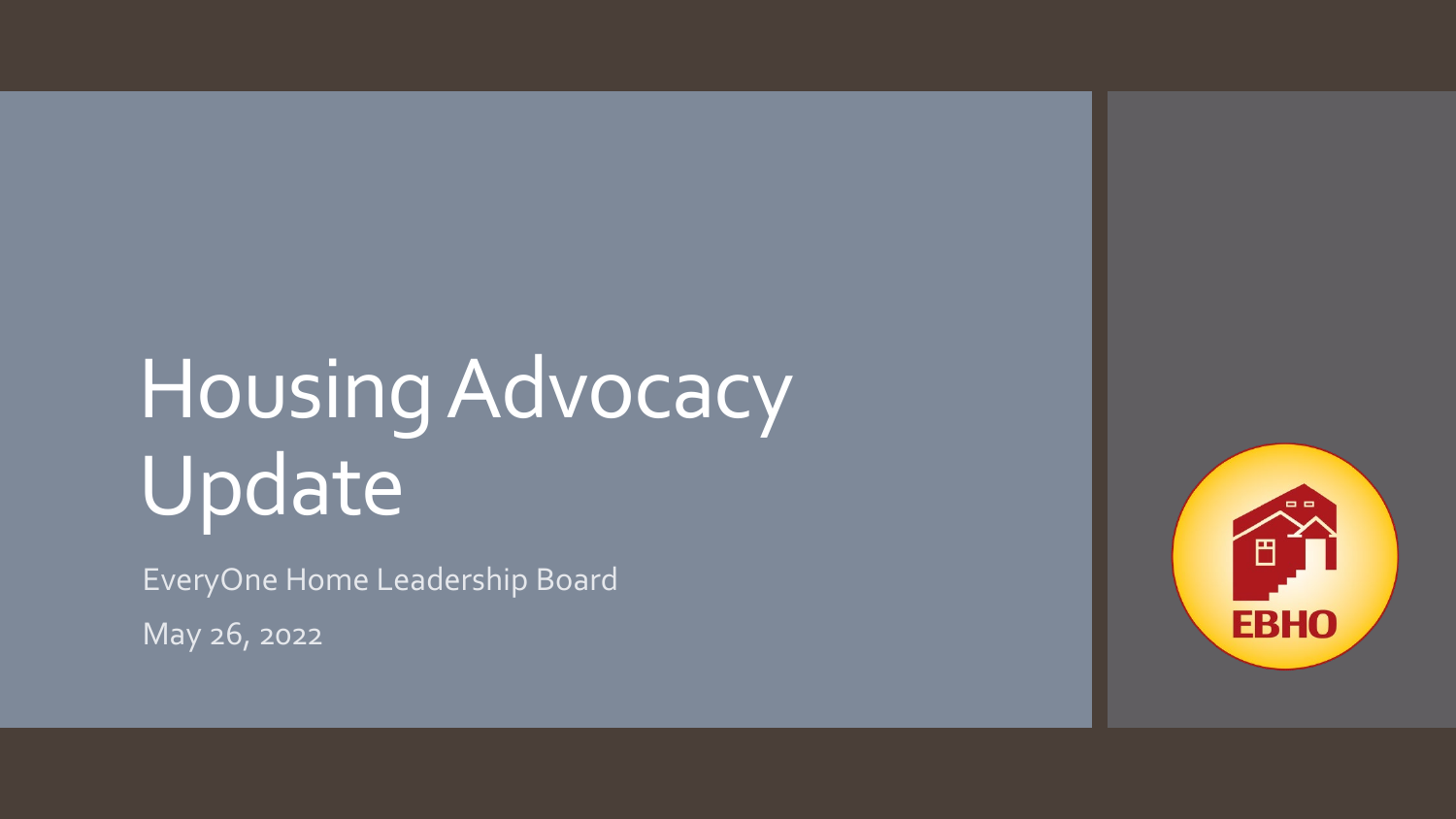June 7<sup>th</sup> Primary Election  Relevant races for Alameda County District 3 Supervisor, District 20 State Assembly

Also Sherriff and District Attorney

 See *Oaklandside*, League of Women Voters, Oakland Rising for updates and endorsements

• Visit [www.acvote.org](http://www.acvote.org/) for voting information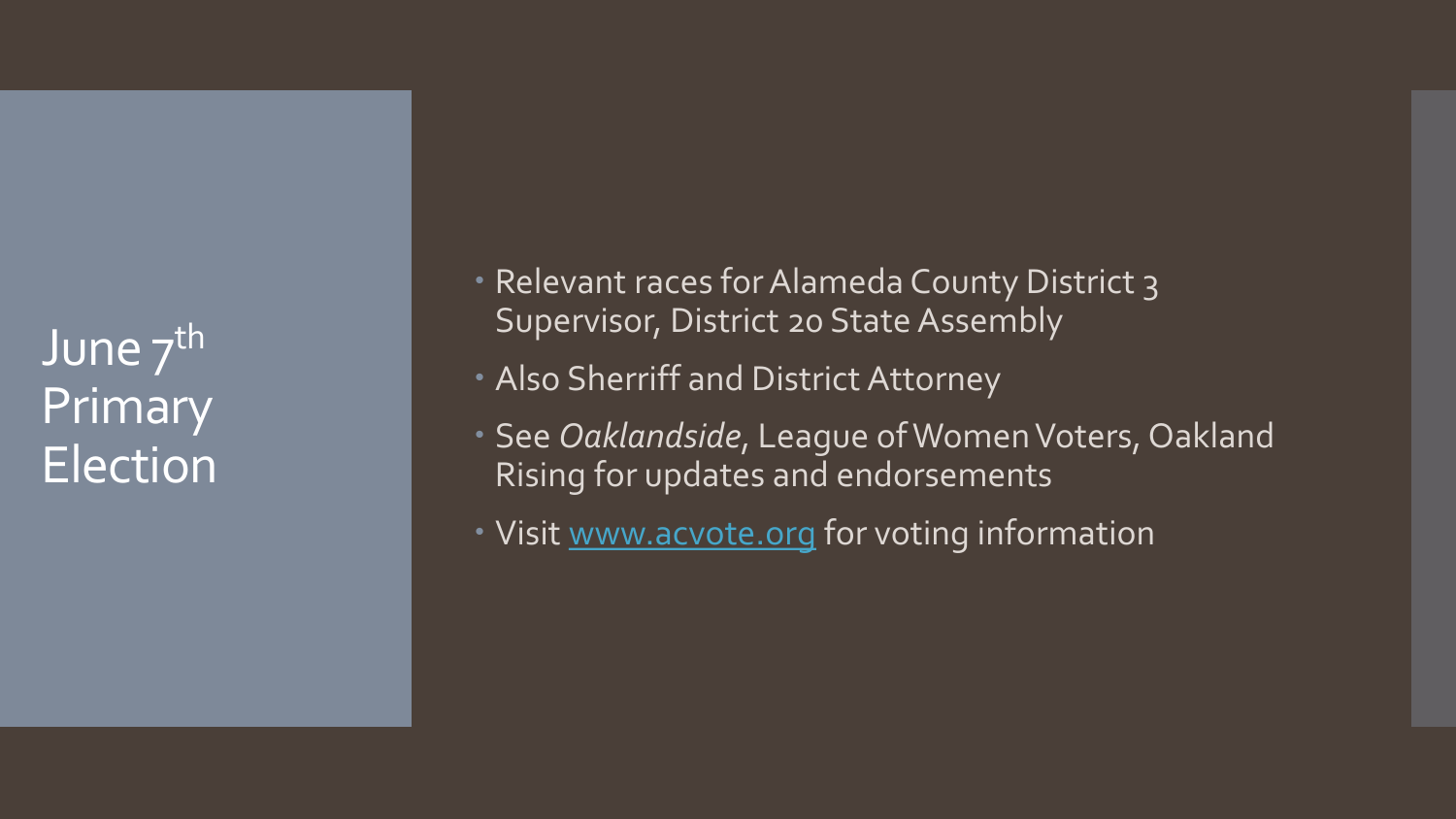## May is Affordable Housing Month

Celebrating over 20 events and much of your work!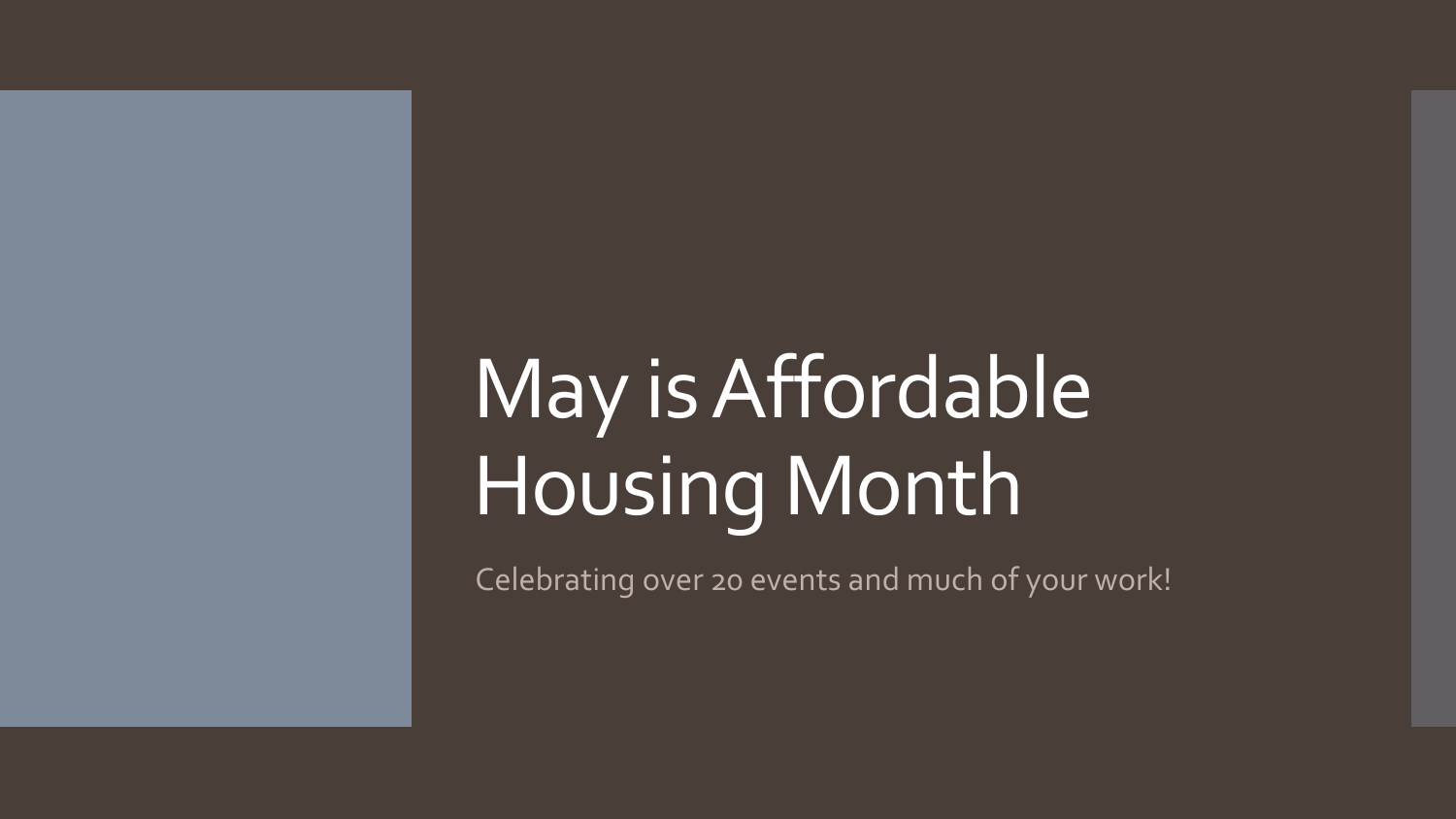#### Honoring Moe Wright and Supervisor Chan

EBHO's Affordable Housing Kick-Off, May 5, 2022 – Moe Wright, Gloria Bruce, and Supervisor Dave Brown

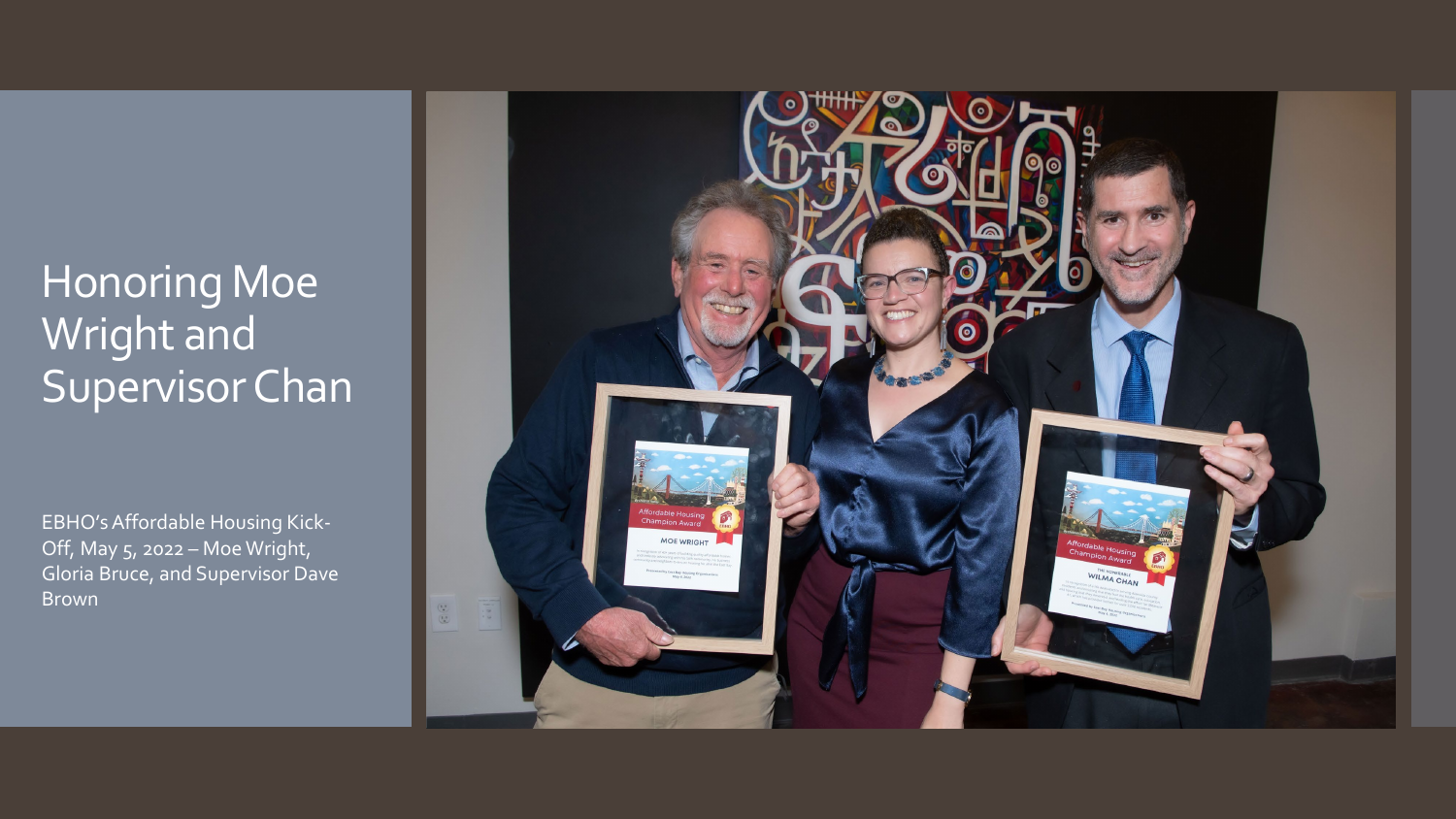### Measure A1 projects:

Eden Housing's Corsair Flats and the Starling, Alameda

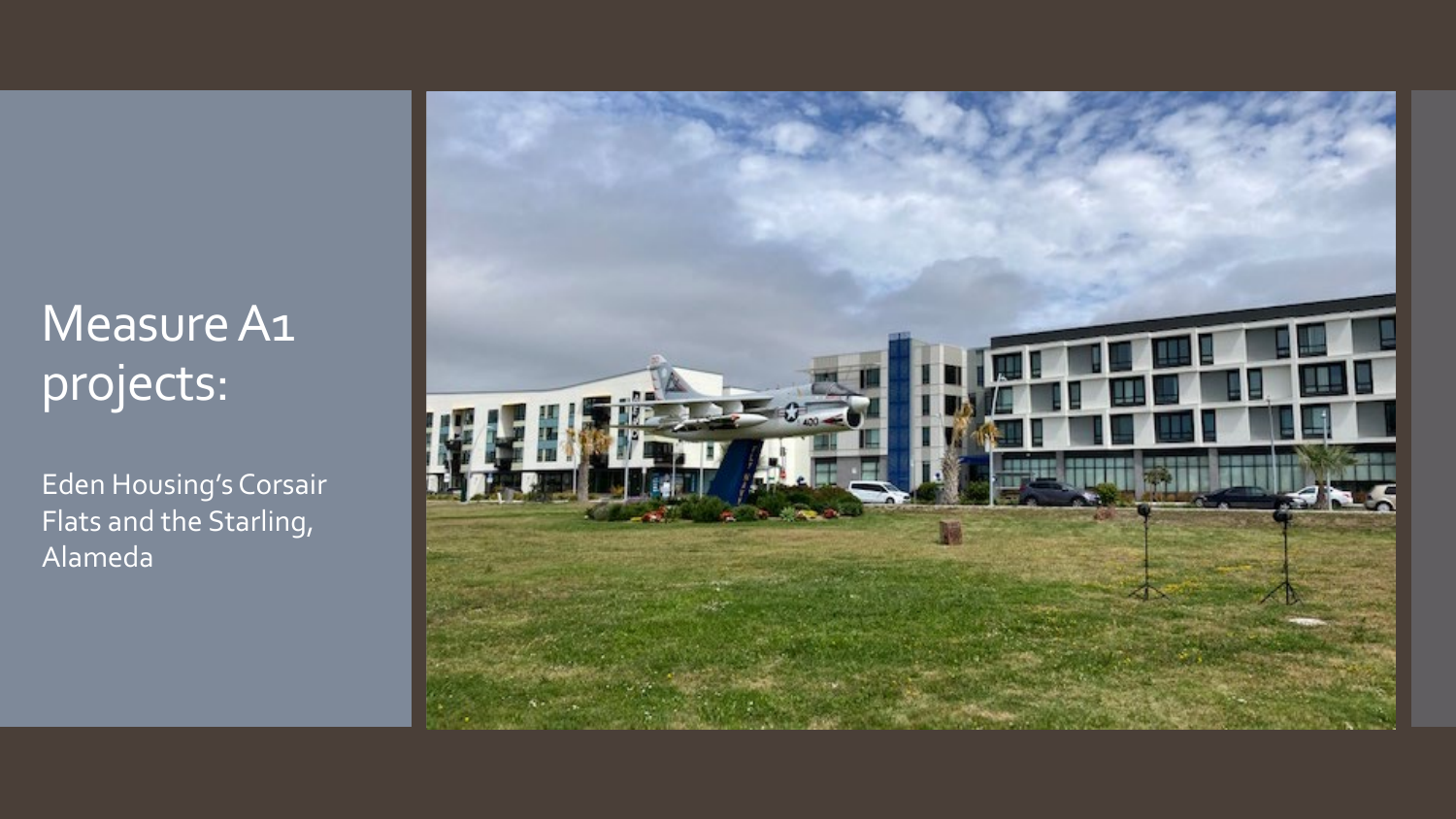#### Measure A1 projects:

MidPen's Paseo Estero and Vista Estero, Brooklyn Basin, Oakland

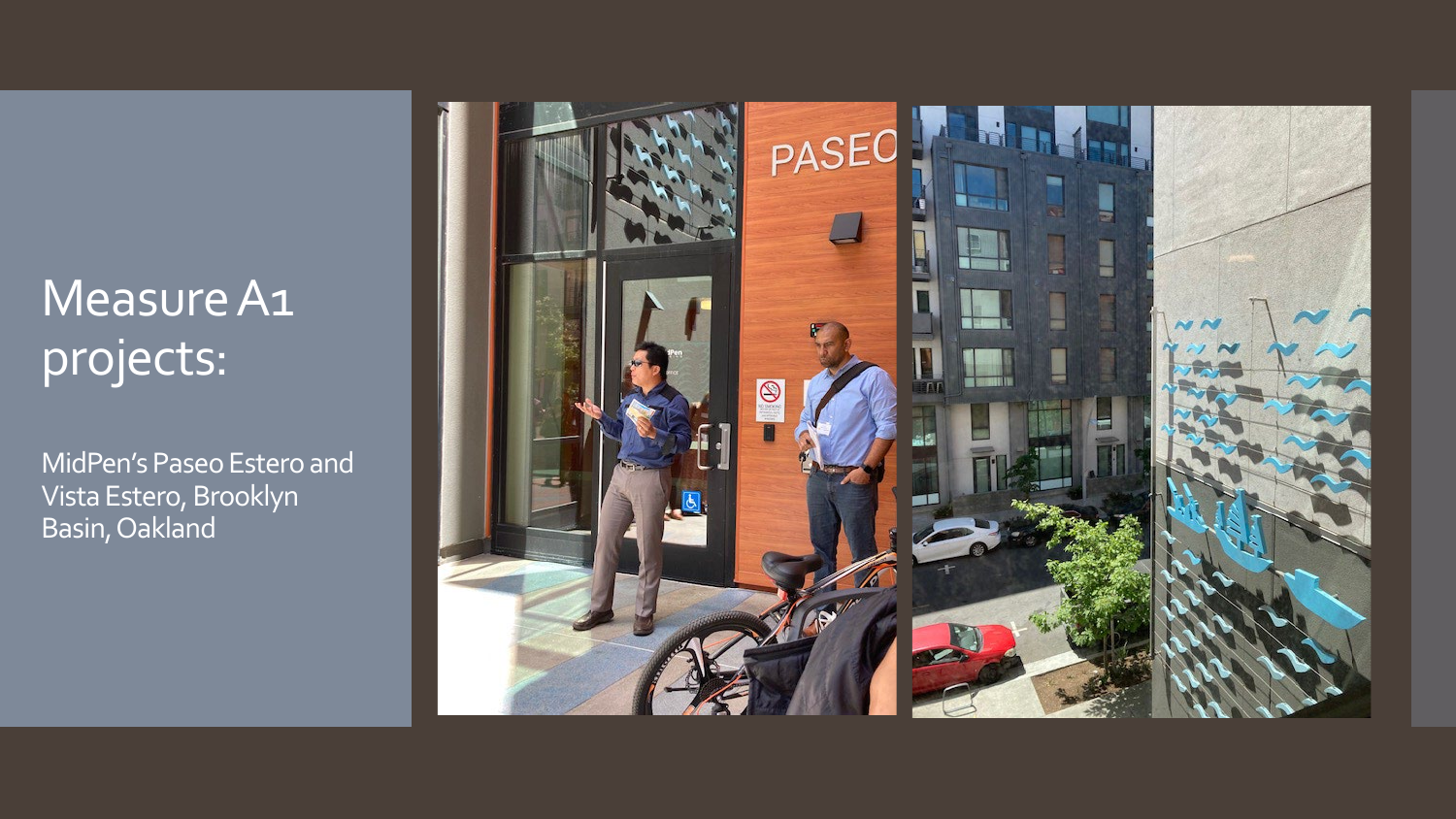# State Legislation

What to watch spring & summer 2022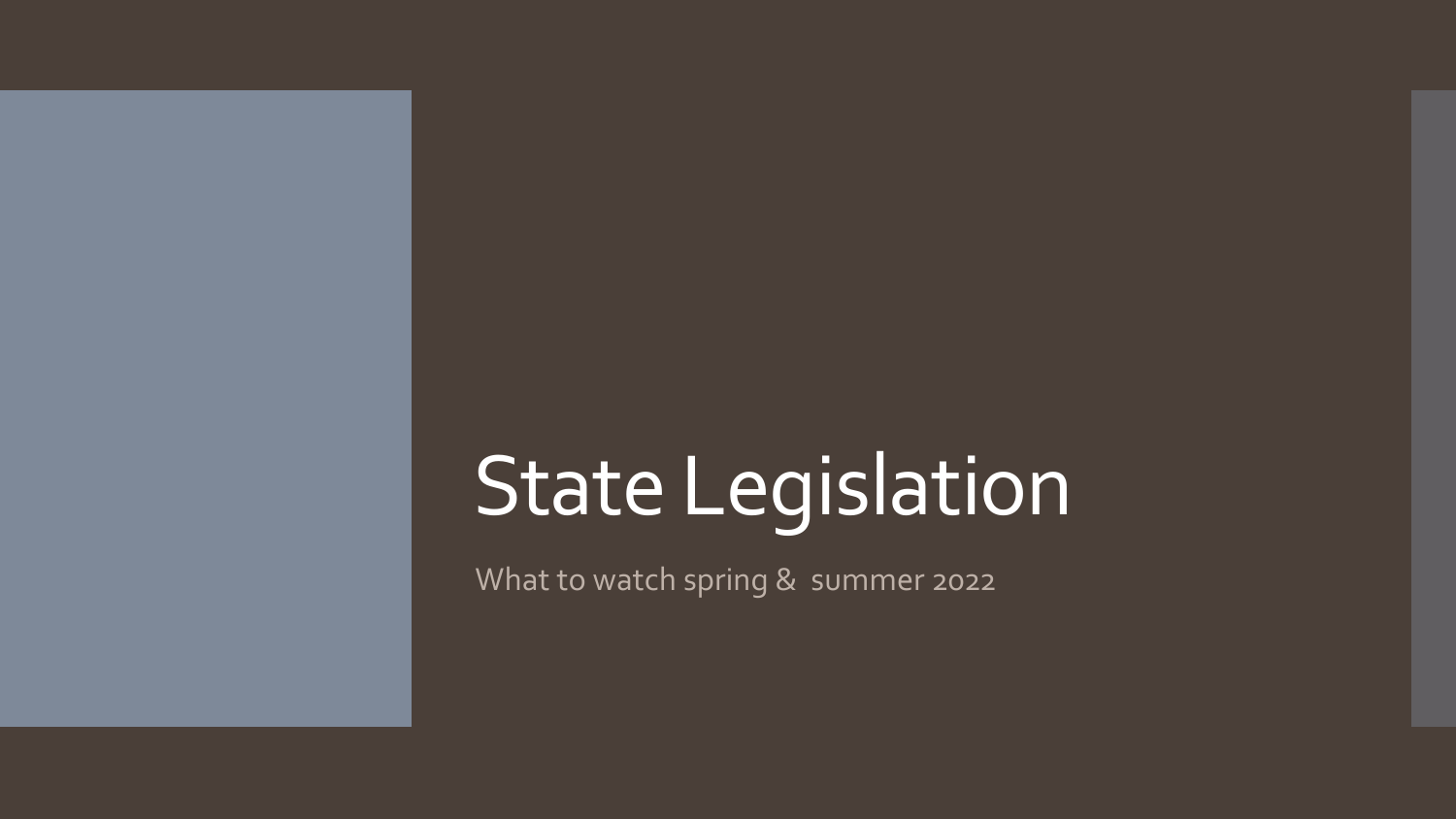Key bills for unhoused and ELI people

As of June 1, these bills are still in play

- **AB 1816: Re-Entry Housing (Residents United Network** priority)
- **AB 1961:** Online application system for affordable housing (RUN priority)
- **AB 1685:** Parking Ticket forgiveness for homeless people
- **AB 2244:** Faith-based organizations building homes on parking lots
- **ACA 14:** Ten-year allocation commitment of 5% of state General Fund to housing and homelessness